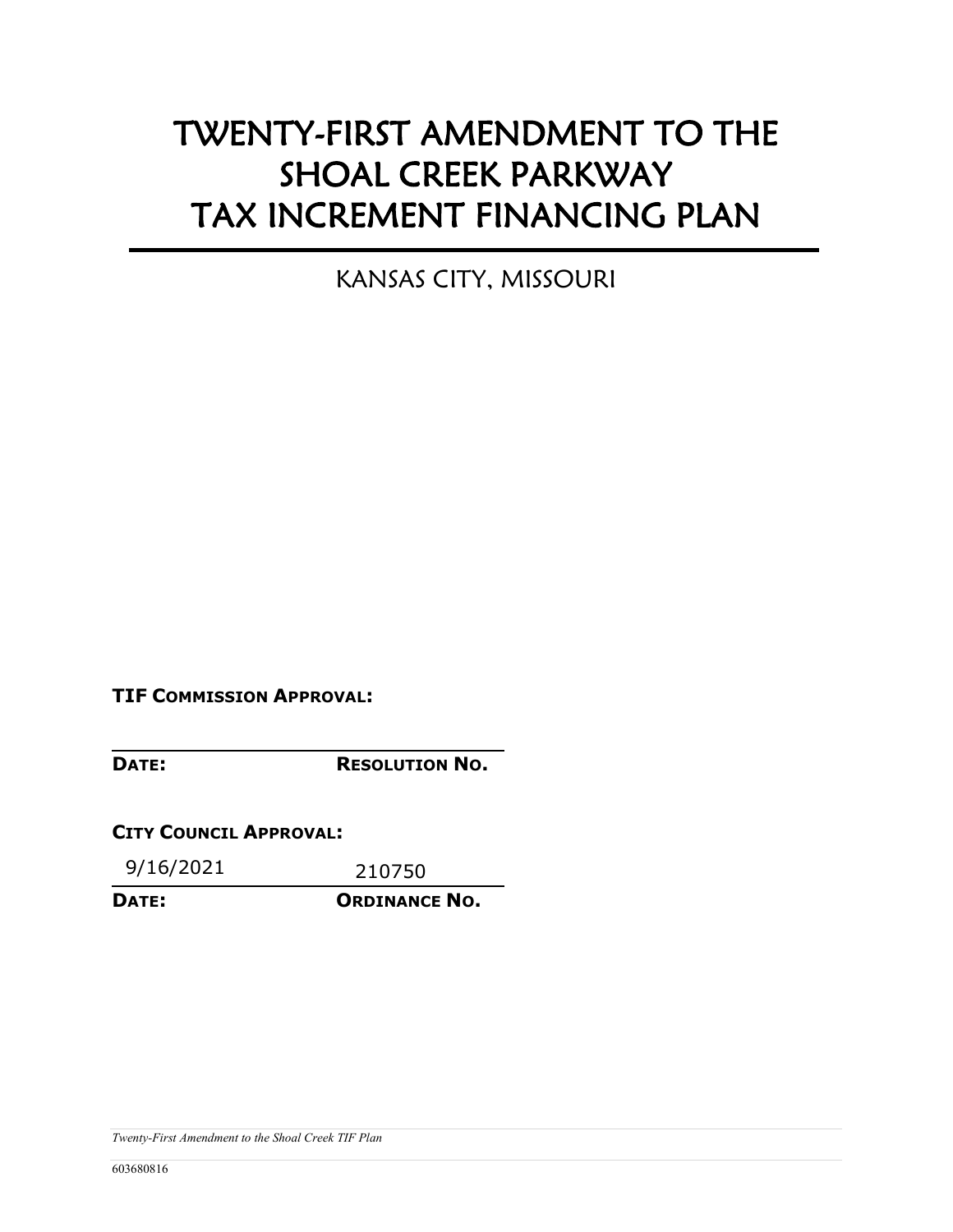#### **Twenty-First Amendment to the Shoal Creek Tax Increment Financing Plan**

The Twenty-First Amendment (hereinafter the "Twenty-First Amendment") to the Shoal Creek Parkway Tax Increment Financing Plan (the "Plan") is intended to amend the Plan, as approved by the City Council of Kansas City, Missouri by Ordinance No. 941443 and as subsequently amended by the First Amendment to the Plan, as approved by Ordinance No. 971310, the Second Amendment to the Plan, as approved by Ordinance No. 021283, as amended and approved by Ordinance No. 030545, the Third Amendment to the Plan, as approved by Ordinance No. 040457, the Fourth Amendment to the Plan, as approved by Ordinance No. 041218, the Fifth Amendment to the Plan, as approved by Ordinance No. 060903, the Sixth Amendment to the Plan, as approved by Ordinance No. 061320, the Seventh Amendment to the Plan, as approved by Ordinance No. 080419, the Eighth Amendment to the Plan, as approved by Ordinance No. 081118, the Ninth Amendment to the Plan, as approved by Ordinance No. 090262, the Tenth Amendment to the Plan, as approved by Ordinance No. 110073, the Eleventh Amendment to the Plan, as approved by Ordinance No. 130532, the Twelfth Amendment to the Plan, as approved by Ordinance No. 160592, the Thirteenth Amendment to the Plan, as approved by Committee Substitute for Ordinance No. 170327, the Fourteenth Amendment to the Plan, as approved by Ordinance No. 180583, the Fifteenth Amendment to the Plan, as approved by Ordinance No. 190216, the Sixteenth Amendment, as approved by Ordinance No. 190894, the Seventeenth Amendment, as approved by Ordinance No. 200217, the Eighteenth Amendment, as approved by Ordinance No. 201016, the Nineteenth Amendment, as approved by Ordinance No. 210134 and the Twentieth Amendment, as approved by Ordinance No. 210500 (collectively, the Shoal Creek Parkway Tax Increment Financing Plan, as amended, shall hereinafter be referred to as the "Plan").

The Twenty-First Amendment (1) modifies the boundaries of the Redevelopment Area, (2) modifies the description of public improvements described by the Plan, (3) modifies the Budget of Redevelopment Project Costs, (4) modifies the Sources of Funds (5) modifies the Development Schedule and (6) modifies certain exhibits to and sections of the Plan that are in furtherance of the foregoing. The Twenty-First Amendment does not alter or modify the intent of the Plan, except for those changes specifically mentioned herein.

**Amendment No. 1:** Delete Section I.A., entitled, Summary, and insert the following in lieu thereof:

A. Summary. The Shoal Creek Parkway TIF Plan calls for the design and construction of public infrastructure that is essential to the preparation of the Redevelopment Area, including the construction of sections of Shoal Creek Parkway, NE  $72<sup>nd</sup>$  Street, Maplewoods Parkway, NE  $76<sup>th</sup>$  Street and NE  $76<sup>th</sup>$  Box Culvert, NE  $96<sup>th</sup>$ Street, N. Flintlock Road, N Brighton Avenue, N Eastern Avenue, Searcy Creek Parkway, NE 108<sup>th</sup> Street, NE 104<sup>th</sup> Street, NE 112<sup>th</sup> Street and Missouri Highway 152, Highway 152 and I-35 Interchange Improvements, I-35 and Highway 291 Interchange Improvements, N. Sherman, 108<sup>th</sup> Street and NE Cookingham, construction of Maplewoods Parkway, beginning at NE 112th Street and extending north to and including the intersection at NE Cookingham Drive, the construction of a multi-sports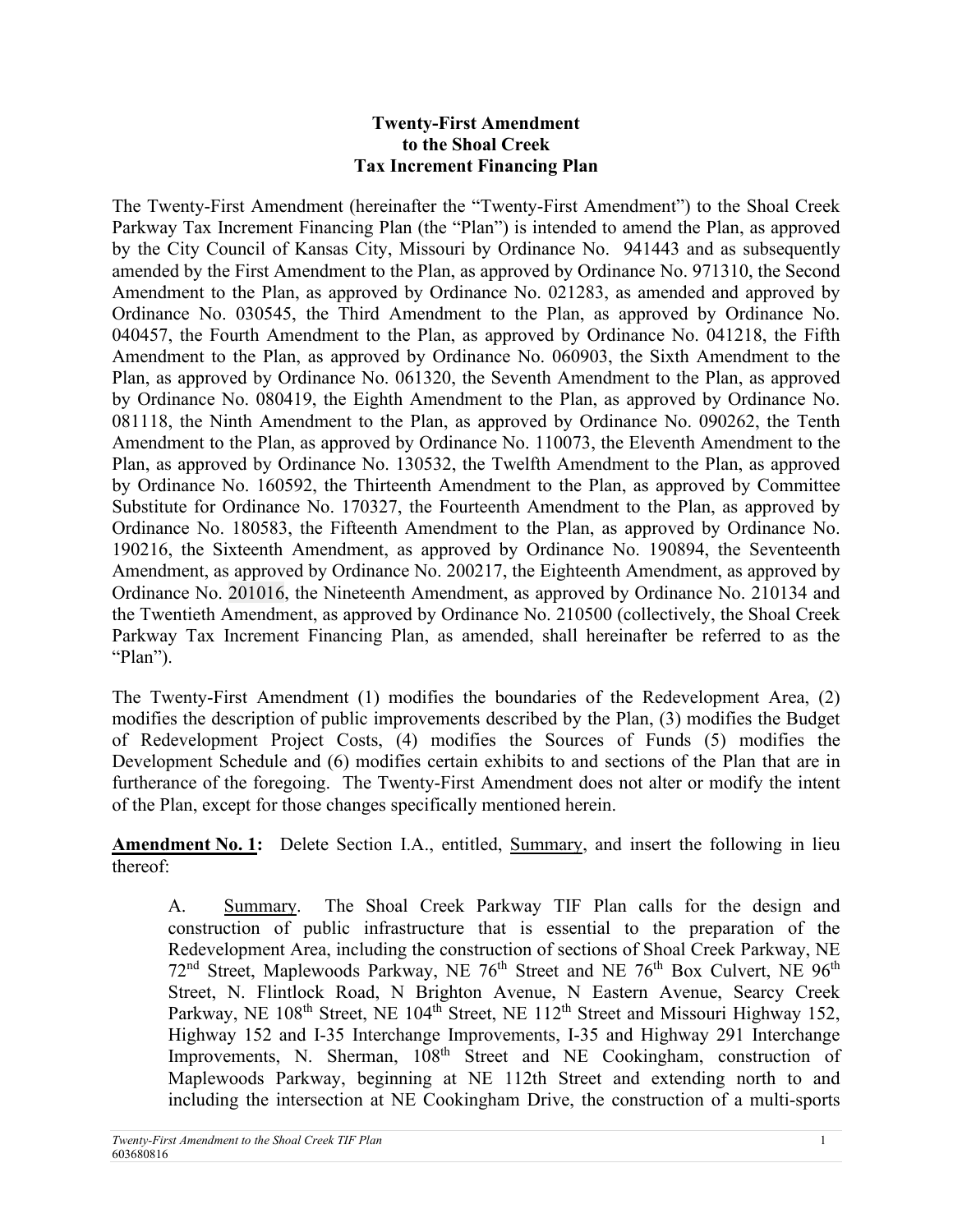field in the northern portion of Hodge Park, certain public infrastructure improvements necessary and incidental in connection with the construction of a fire station within the Redevelopment Area and the construction of trails within and adjacent to the Redevelopment Area.

**Amendment No: 2:** Delete Section I.D., entitled "Redevelopment Plan Objectives", and insert the following in lieu thereof:

"D. Redevelopment Plan Objectives. The general objectives of the Redevelopment Plan are:

1. To eliminate conditions which cause the Redevelopment Area to be designated as an Economic Development Area and to encourage the provision of basic infrastructure.

2. To preserve and enhance the tax base of the City and the other Taxing Districts by developing the Redevelopment Area to its highest and best use, encouraging private investment in the surrounding area, increasing employment opportunities and to discourage residents, commerce, industry and manufacturing from moving to another state.

3. To increase employment and housing opportunities in the City.

4. To stimulate development which would not occur without Tax Increment Financing assistance.

5. To promote the design and construction of public infrastructure that is essential to the preparation of the Redevelopment, as more specifically set forth on Exhibit 3, attached hereto.

| Map            |                                                                |  |
|----------------|----------------------------------------------------------------|--|
| Reference      | <b>Road Improvement Description</b>                            |  |
| A <sub>1</sub> | Shoal Creek Parkway: Hodge Park south to Interstate 435        |  |
| A <sub>2</sub> | Shoal Creek Parkway: Hodge Park north to NE 96th Street        |  |
| A <sub>3</sub> | Shoal Creek Parkway: NE 96th Street west to Interstate 435     |  |
| A <sub>4</sub> | Shoal Creek Parkway: Interstate 435 to Brighton                |  |
| A <sub>5</sub> | Searcy Creek Parkway: I-435 W to Pleasant Valley               |  |
| A6             | Shoal Creek Parkway: NE 108th Street to Staley Road            |  |
|                | Design of Searcy Creek and Shoal Creek Parkways                |  |
|                | Shoal Creek Parkway Study: 100th to Brighton                   |  |
|                | Water Line                                                     |  |
| <sub>R</sub>   | NE 72nd Street: Gladstone city limits to N Brighton            |  |
| $C1-C4$        | Maple Woods Parkway: Indiana to Interstate 435                 |  |
| D <sub>1</sub> | NE 76th: 650 linear feet west of N Flintlock to Interstate 435 |  |
| D2             | Soccer Drive: Interstate 435 to Brighton                       |  |

6. To provide for the design and/or construction of the following: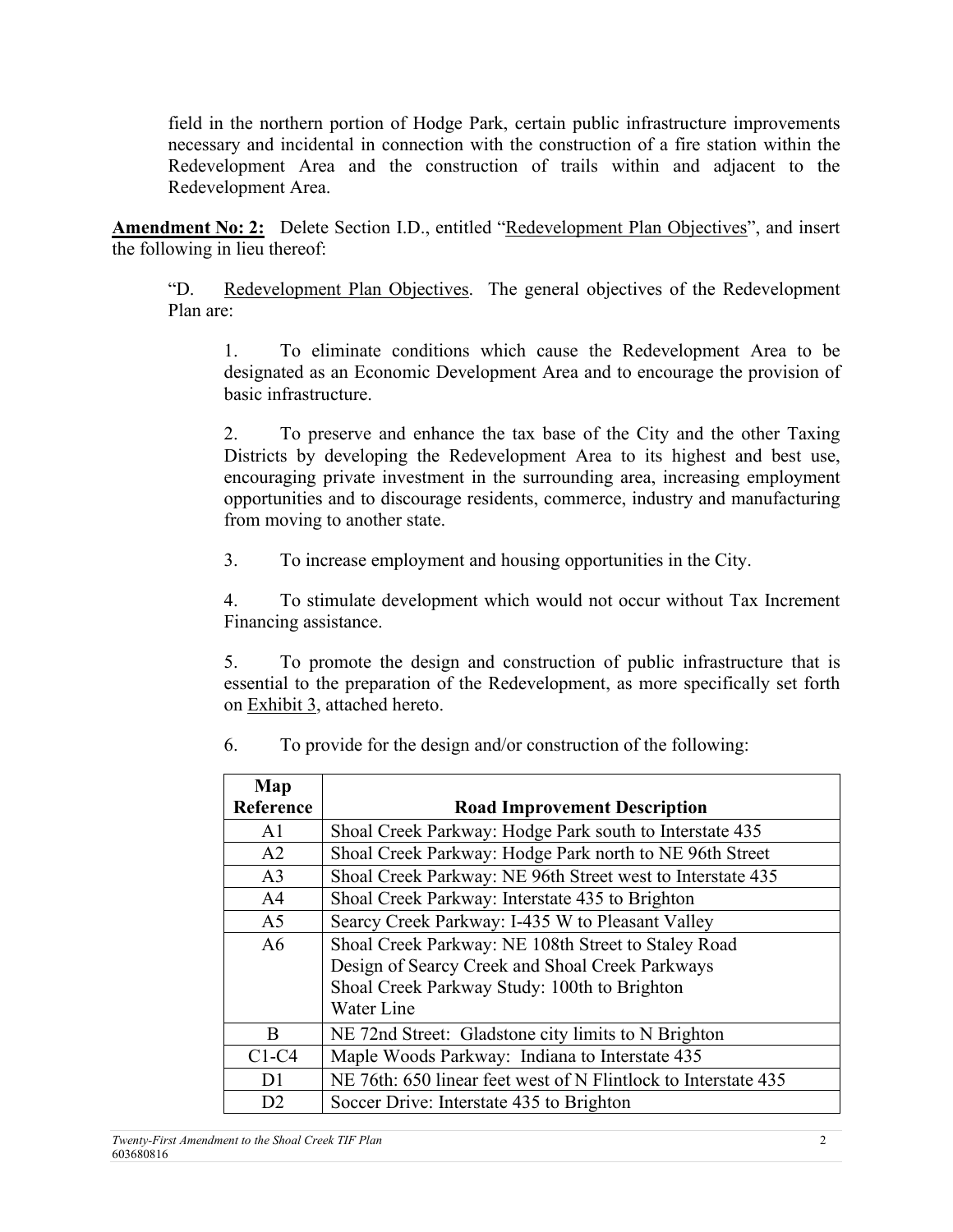| D <sub>3</sub> | Soccer Drive: N Brighton to Spruce Avenue                                   |  |  |
|----------------|-----------------------------------------------------------------------------|--|--|
| D <sub>4</sub> | NE 76th box culvert                                                         |  |  |
| E              | NE 96th Street between Shoal Creek Parkway and N Flintlock                  |  |  |
|                | Road                                                                        |  |  |
| F1             | N Flintlock: NE 96th Street to Missouri Route 152                           |  |  |
| F2             | N Flintlock: Missouri Route 152 to NE 76th Street                           |  |  |
| F <sub>3</sub> | N Flintlock: 76th Street to the "Flintlock Flyover"                         |  |  |
| F <sub>4</sub> | N Flintlock: Traffic Signalization at NE 90 <sup>th</sup> Street, which may |  |  |
|                | include a crosswalk in lieu of or in addition to the traffic signal         |  |  |
| G <sub>1</sub> | N Brighton: Missouri Route 152 to NE 80th Street                            |  |  |
| G2             | N Brighton: 1941 linear feet south of NE 79th Street to N Pleasant          |  |  |
|                | Valley                                                                      |  |  |
| G <sub>3</sub> | N Brighton: NE 80th Street to 2700 linear feet south of NE 76th             |  |  |
|                | <b>Street</b>                                                               |  |  |
| G <sub>4</sub> | N. Brighton Water Line                                                      |  |  |
| G <sub>5</sub> | <b>SKW Design &amp; Construction Services</b>                               |  |  |
| G <sub>6</sub> | NE 58 <sup>th</sup> Street to Pleasant Valley Road                          |  |  |
| H1             | N Eastern Avenue: Intersection at Highway 291                               |  |  |
| H2             | N Eastern: South of Kellybrook Elementary School approximately              |  |  |
|                | 2,000 linear feet                                                           |  |  |
| H3             | N Eastern Avenue: 96th Street to 106th Street                               |  |  |
| H4             | N Eastern: 108th to Highway 291                                             |  |  |
| I1             | NE 108th: Smalley to Interstate 435                                         |  |  |
| I2             | NE 108th: Interstate 435 to Staley Road                                     |  |  |
| J              | Interstate 35/Highway 291 Intersection                                      |  |  |
| K1             | NE 104th: Highway 291 to A Highway                                          |  |  |
| K <sub>2</sub> | NE 104 <sup>th</sup> Street: 1/2 mile east of Highway 291 to Liberty/Kansas |  |  |
|                | City city limits                                                            |  |  |
| K3             | NE 104 <sup>th</sup> Street: Liberty/Kansas City city limits to A Highway   |  |  |
|                | (KCMO share)                                                                |  |  |
| K <sub>4</sub> | NE 104 <sup>th</sup> Street: Signal at Highway 291                          |  |  |
|                | Shoal Creek Parkway Study: 100th to Brighton Water Line                     |  |  |
| L              | Highway 152: Interstate 35 Interchange                                      |  |  |
| L1             | Highway 152: Shoal Creek Parkway to Interstate 35                           |  |  |
| L2             | Highway 152: Traffic Control Study and Corridor Improvements                |  |  |
|                | between Shoal Creek Parkway and Interstate 35                               |  |  |
| M1             | Pleasant Valley Road: Intersection with Brighton                            |  |  |
| M2             | Pleasant Valley Road: Brighton to Searcy Creek                              |  |  |
| N              | <b>Hodge Park Improvements</b>                                              |  |  |
| $\overline{O}$ | Infrastructure improvements related to the construction of a fire           |  |  |
|                | station within the Redevelopment Area                                       |  |  |
| $\mathbf{P}$   | Trail segment along Shoal Creek Parkway, between N. Brighton                |  |  |
|                | and Pleasant Valley Road                                                    |  |  |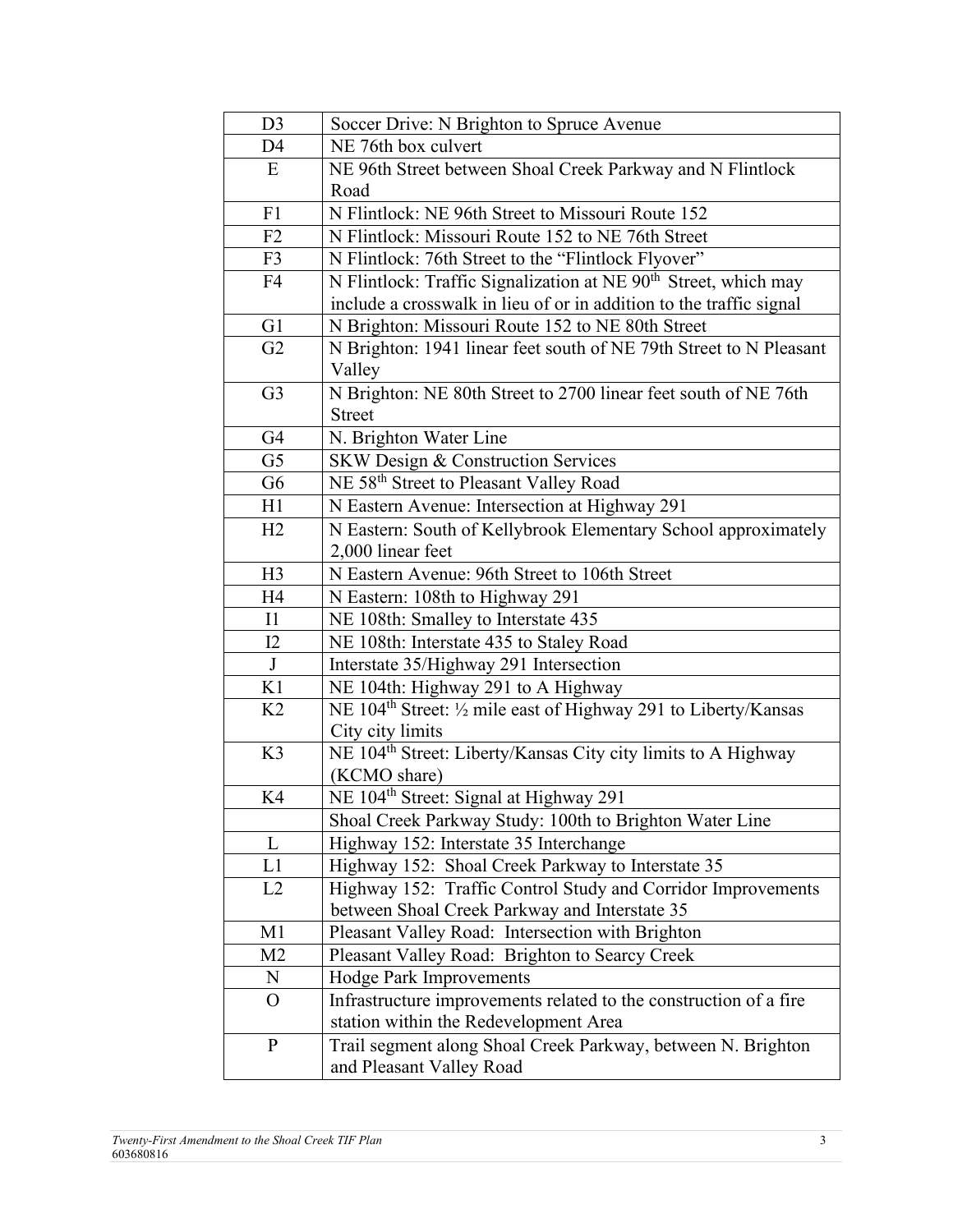| Q            | N. Booth Avenue north of MO Highway 152 and MO Highway<br>152, beginning at a point 1,400 linear feet west of N. Booth |  |  |  |
|--------------|------------------------------------------------------------------------------------------------------------------------|--|--|--|
|              | Avenue and continuing to a point 1,960 linear feet east of N.<br><b>Booth Avenue</b>                                   |  |  |  |
| $\mathbf{R}$ | <b>Public Detentions</b>                                                                                               |  |  |  |
|              |                                                                                                                        |  |  |  |
| S            | Public Utilities – Storm Water Sewer, Sanitary Sewers and a                                                            |  |  |  |
|              | Water Main along MO Highway 152, beginning at a point 1,400                                                            |  |  |  |
|              | linear feet west of N. Booth Avenue and continuing to a point                                                          |  |  |  |
|              | 1,960 linear feet east of N. Booth Avenue, and Dry Utilities                                                           |  |  |  |
| T            | Woodneath Library Improvements – Walkways & Trails, Site                                                               |  |  |  |
|              | Utility Extensions, Paving, Exterior Electrical/Lighting,                                                              |  |  |  |
|              | Sitework/Earthwork and Sod for Trails and Contingency                                                                  |  |  |  |
| U            | NE 108 <sup>th</sup> Street: Traffic signal at 108 <sup>th</sup> and NE Cookingham Drive                               |  |  |  |
| V            | N. Sherman: Street lights between NE Cookingham Drive and NE                                                           |  |  |  |
|              | $116th$ Terrace                                                                                                        |  |  |  |
|              |                                                                                                                        |  |  |  |
| W            | Maplewoods Parkway: Shoal Creek Parkway to NE 112 <sup>th</sup> Street,                                                |  |  |  |
|              | including the construction of water line                                                                               |  |  |  |
| $\mathbf{X}$ | Maplewoods Parkway, beginning at NE 112th Street and                                                                   |  |  |  |
|              | extending north to and including the intersection at NE                                                                |  |  |  |
|              | Cookingham Drive                                                                                                       |  |  |  |

Specific objectives of the Plan are set forth on Exhibit 3, attached hereto."

**Amendment No: 3:** Delete the first paragraph of Section II.A., entitled, Estimated Redevelopment Project Costs, and insert the following in lieu thereof:

A. Estimated Redevelopment Project Costs. Estimated Redevelopment Project Costs for the Plan are projected to be approximately \$294,638,058 over the life of the Plan. The Plan proposes that approximately \$203,006,674 in Redevelopment Project Costs are eligible for reimbursement from the Special Allocation Fund. The reimbursable Redevelopment Project Costs include those set forth in Exhibit 4.

**Amendment No. 4:** Delete Exhibit 3, entitled "Specific Objectives of Redevelopment Plan", and insert the revised Exhibit 3, attached hereto, in lieu thereof.

**Amendment No: 5:** Delete Exhibit 4, entitled "Estimated Redevelopment Project Costs", and insert the revised Exhibit 4, attached hereto, in lieu thereof.

**Amendment No: 6:** Delete Exhibit 5, entitled "Sources of Funds for All Estimated Redevelopment Project Costs", and insert the revised Exhibit 5, attached hereto, in lieu thereof.

**Amendment No: 7:** Delete Exhibit 9, entitled "Development Schedule", and insert the revised Exhibit 9, attached hereto, in lieu thereof.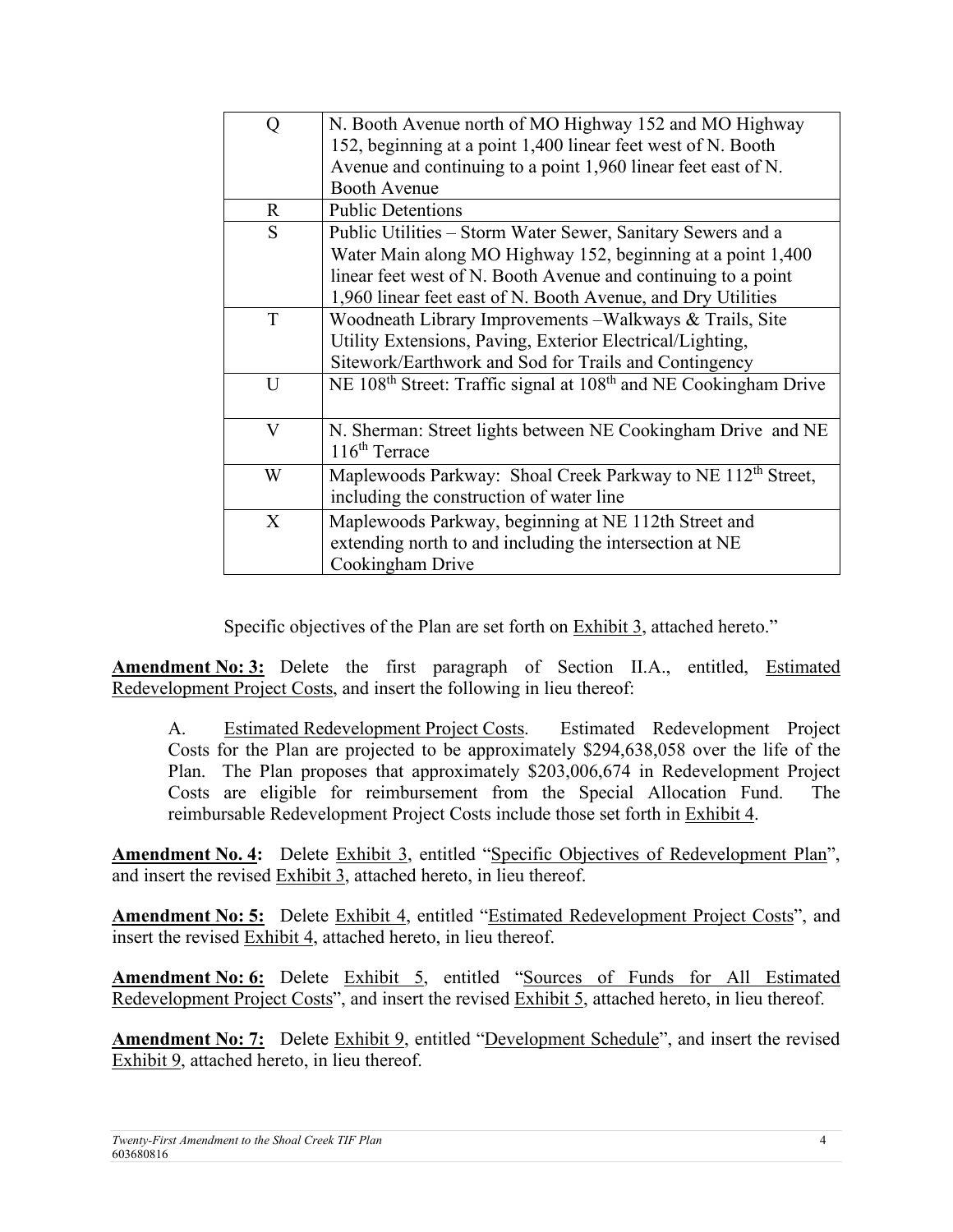#### **Specific Objectives of Redevelopment Plan**

- 1. To cure the conditions which cause the Redevelopment Area to qualify as an Economic Area under the Act by constructing street improvements necessary to provide access to Redevelopment Area.
- 2. To enhance the tax base and economy by inducing development of the Redevelopment Area to its highest and best use, and to encourage private investment in surrounding areas.
- 3. To promote the health, safety, order, convenience, prosperity and the general welfare, as well as efficiency and economy in the process of development.
- 4. To provide development/business opportunities in the areas selected for redevelopment projects and the surrounding areas.
- 5. To stimulate construction employment opportunities and increased demand for secondary and support services for the surrounding commercial area.
- 6. To stimulate residential development and commercial use consistent with that shown in the Shoal Creek Valley Area Plan.
- 7. To provide for the design and/or construction of the following:

| Map            |                                                                 |  |
|----------------|-----------------------------------------------------------------|--|
| Reference      | <b>Road Improvement Description</b>                             |  |
| A <sub>1</sub> | Shoal Creek Parkway: Hodge Park south to Interstate 435         |  |
| A <sub>2</sub> | Shoal Creek Parkway: Hodge Park north to NE 96th Street         |  |
| A <sub>3</sub> | Shoal Creek Parkway: NE 96th Street west to Interstate 435      |  |
| A <sup>4</sup> | Shoal Creek Parkway: Interstate 435 to Brighton                 |  |
| A <sub>5</sub> | Searcy Creek Parkway: I-435 W to Pleasant Valley                |  |
| A6             | Shoal Creek Parkway: NE 108th Street to Staley Road             |  |
|                | Design of Searcy Creek and Shoal Creek Parkways                 |  |
|                | Shoal Creek Parkway Study: 100th to Brighton                    |  |
|                | Water Line                                                      |  |
| B              | NE 72nd Street: Gladstone city limits to N Brighton             |  |
| $C1-C4$        | Maple Woods Parkway: Indiana to Interstate 435                  |  |
| D1             | NE 76th: 650 linear feet west of N Flintlock to Interstate 435  |  |
| D2             | Soccer Drive: Interstate 435 to Brighton                        |  |
| D <sub>3</sub> | Soccer Drive: N Brighton to Spruce Avenue                       |  |
| D <sub>4</sub> | NE 76th box culvert                                             |  |
| E              | NE 96th Street between Shoal Creek Parkway and N Flintlock Road |  |
| F1             | N Flintlock: NE 96th Street to Missouri Route 152               |  |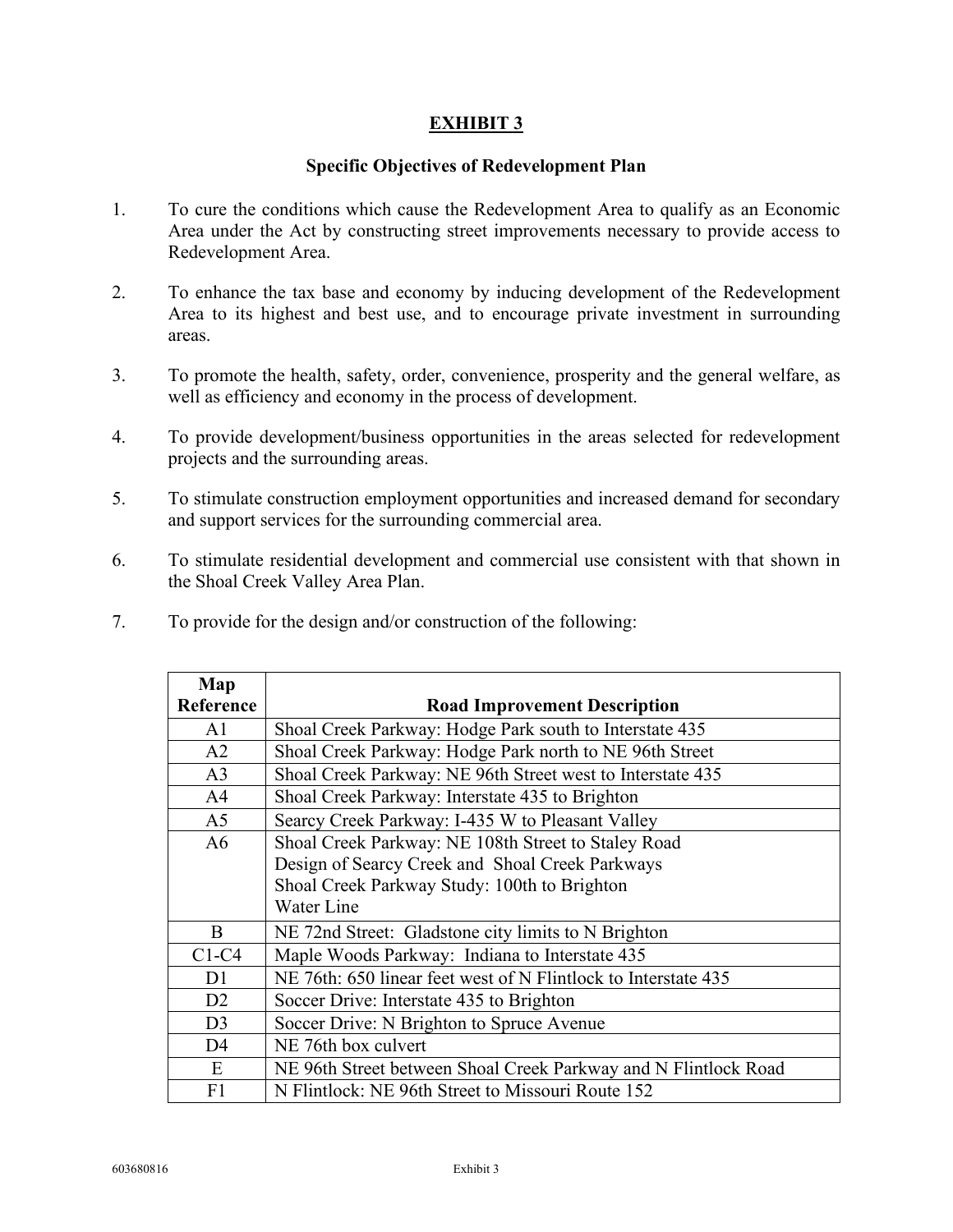| Map            |                                                                                       |  |  |  |
|----------------|---------------------------------------------------------------------------------------|--|--|--|
| Reference      | <b>Road Improvement Description</b>                                                   |  |  |  |
| F2             | N Flintlock: Missouri Route 152 to NE 76th Street                                     |  |  |  |
| F <sub>3</sub> | N Flintlock: 76th Street to the "Flintlock Flyover"                                   |  |  |  |
| G1             | N Brighton: Missouri Route 152 to NE 80th Street                                      |  |  |  |
| G2             | N Brighton: 1941 linear feet south of NE 79th Street to N Pleasant Valley             |  |  |  |
| G <sub>3</sub> | N Brighton: NE 80th Street to 2700 linear feet south of NE 76th Street                |  |  |  |
| G4             | N Brighton Water Line                                                                 |  |  |  |
| G <sub>5</sub> | SKW Design & Construction Services                                                    |  |  |  |
| G <sub>6</sub> | NE 58 <sup>th</sup> Street to Pleasant Valley Road                                    |  |  |  |
| H1             | N Eastern Avenue: Intersection at Highway 291                                         |  |  |  |
| H2             | N Eastern: South of Kellybrook Elementary School approximately 2,000                  |  |  |  |
|                | linear feet                                                                           |  |  |  |
| H <sub>3</sub> | N Eastern Avenue: 96th Street to 106th Street                                         |  |  |  |
| H <sub>4</sub> | N Eastern: 108th to Highway 291                                                       |  |  |  |
| I1             | NE 108th: Smalley to Interstate 435                                                   |  |  |  |
| I2             | NE 108th: Interstate 435 to Staley Road                                               |  |  |  |
| $\mathbf{J}$   | Interstate 35/Highway 291 Intersection                                                |  |  |  |
| K1             | NE 104th: Highway 291 to A Highway                                                    |  |  |  |
| K <sub>2</sub> | NE 104 <sup>th</sup> Street: 1/2 mile east of Highway 291 to Liberty/Kansas City city |  |  |  |
|                | limits                                                                                |  |  |  |
| K3             | NE 104 <sup>th</sup> Street: Liberty/Kansas City city limits to A Highway (KCMO       |  |  |  |
|                | share)                                                                                |  |  |  |
| K4             | NE 104 <sup>th</sup> Street: Signal at Highway 291                                    |  |  |  |
|                | Shoal Creek Parkway Study: 100th to Brighton Water Line                               |  |  |  |
| L              | Interstate 35: Highway 152 Interchange                                                |  |  |  |
| M1             | Pleasant Valley Road: Intersection with Brighton                                      |  |  |  |
| M <sub>2</sub> | Pleasant Valley Road: Brighton to Searcy Creek                                        |  |  |  |
| N              | Hodge Park Improvements                                                               |  |  |  |
| $\overline{O}$ | Infrastructure improvements related to the construction of a fire station             |  |  |  |
|                | within the Redevelopment Area                                                         |  |  |  |
| P              | Trail segment along Shoal Creek Parkway, between N. Brighton and                      |  |  |  |
|                | Pleasant Valley Road                                                                  |  |  |  |
| Q              | N Booth Avenue north of MO Highway 152 and MO Highway 152,                            |  |  |  |
|                | beginning at a point 1,400 linear feet west of N. Booth Avenue and                    |  |  |  |
|                | continuing to a point 1,960 linear feet east of N. Booth Avenue                       |  |  |  |
| R              | <b>Public Detentions</b>                                                              |  |  |  |
| S              | Public Utilities - Storm Water Sewer, Sanitary Sewers and a Water Main                |  |  |  |
|                | along MO Highway 152, beginning at a point 1,400 linear feet west of N.               |  |  |  |
|                | Booth Avenue and continuing to a point 1,960 linear feet east of N. Booth             |  |  |  |
|                | Avenue, and Dry Utilities                                                             |  |  |  |
| $\mathbf T$    | Woodneath Library Improvements - Walkways & Trails, Site Utility                      |  |  |  |
|                | Extensions, Paving, Exterior Electrical/Lighting, Sitework/Earthwork and              |  |  |  |
|                | Sod for Trails and Contingency                                                        |  |  |  |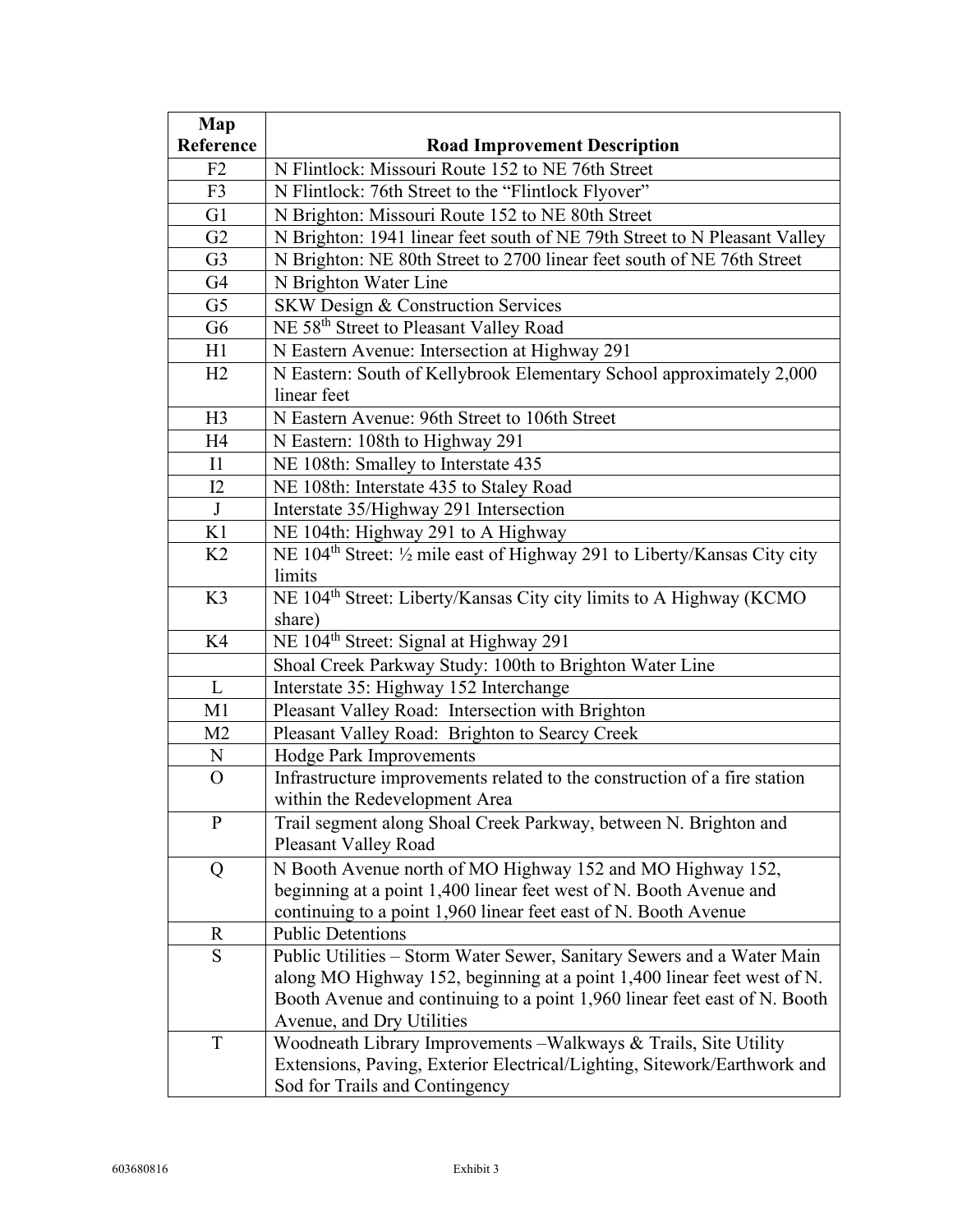| Map       |                                                                                                                                  |  |  |
|-----------|----------------------------------------------------------------------------------------------------------------------------------|--|--|
| Reference | <b>Road Improvement Description</b>                                                                                              |  |  |
| U         | NE 108 <sup>th</sup> Street: Traffic signal at 108 <sup>th</sup> and NE Cookingham Drive                                         |  |  |
|           | N. Sherman: Street lights between NE Cookingham Drive and NE 116 <sup>th</sup><br>Terrace                                        |  |  |
| X         | Maplewoods Parkway, beginning at NE 112th Street and extending north<br>to and including the intersection at NE Cookingham Drive |  |  |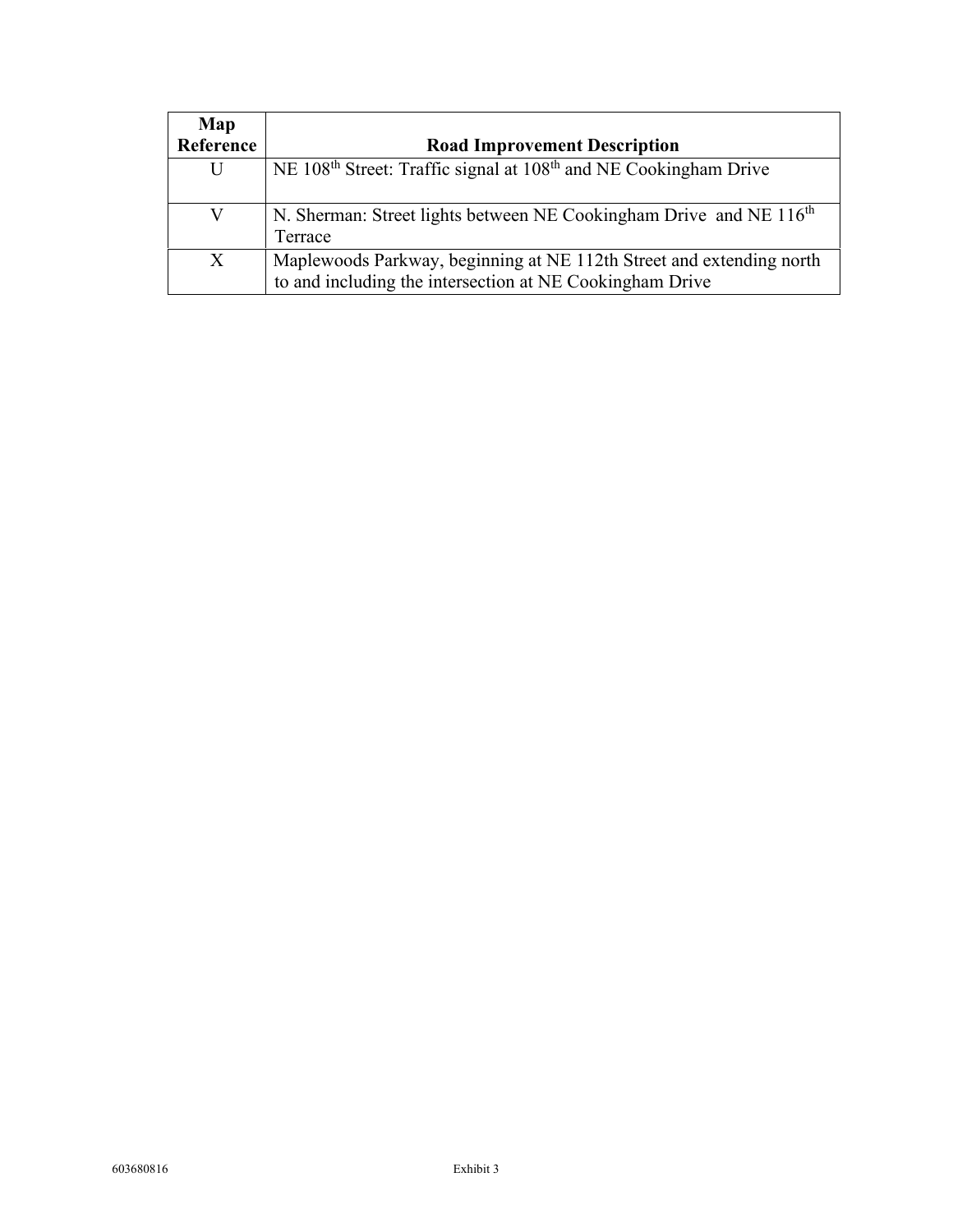# **Estimated Redevelopment Project Costs**

[See Attached]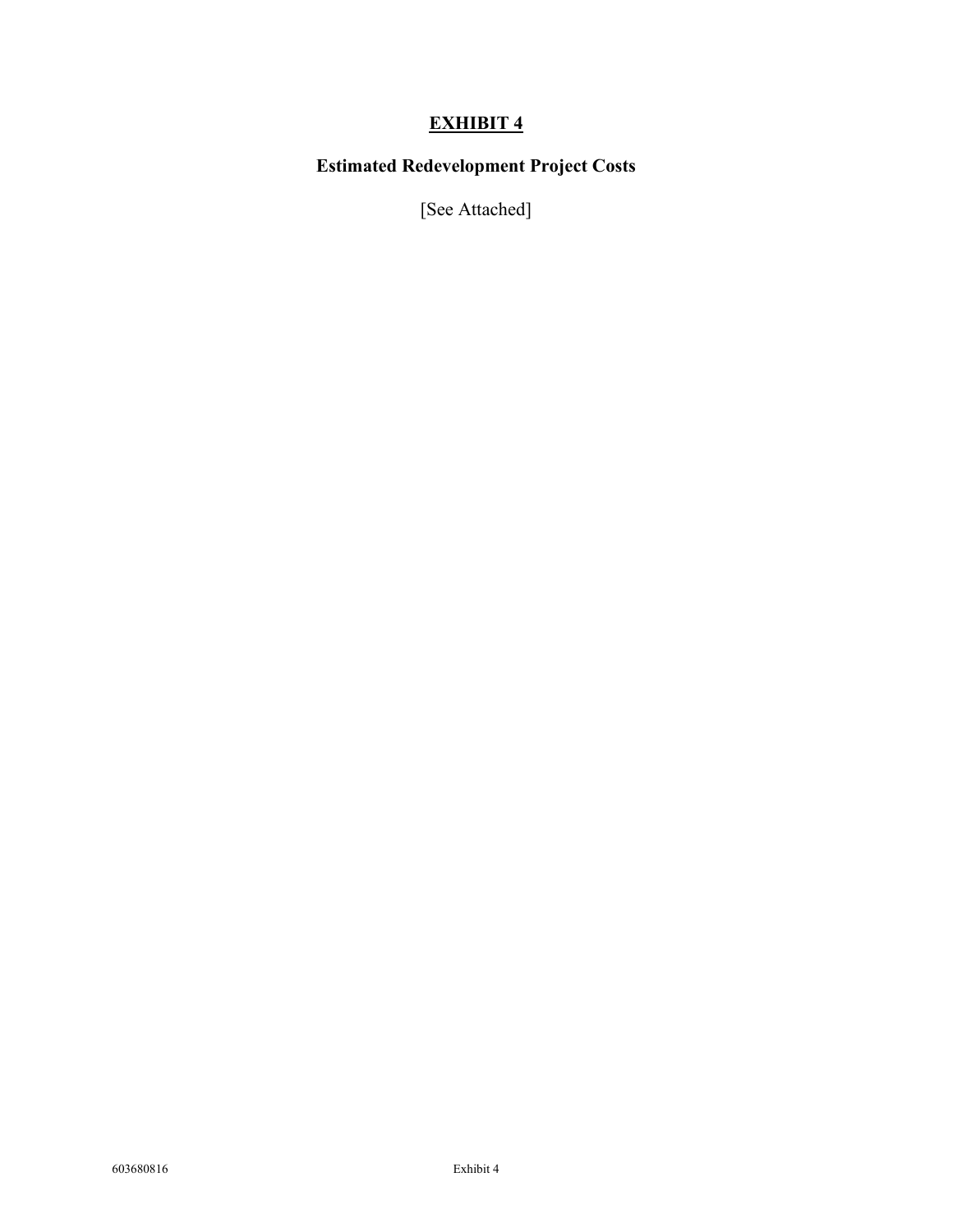| 3.                                                        | <b>Exterior Electrical Lighting</b>                                                                                                  | 69,366      | 69,366      |
|-----------------------------------------------------------|--------------------------------------------------------------------------------------------------------------------------------------|-------------|-------------|
| 4                                                         | <b>Site Utility Extensions</b>                                                                                                       | 23,393      | 23,393      |
| 5.                                                        | Sitework/Earthwork - Trails                                                                                                          | 250,890     | 250,890     |
| 6.                                                        | Sod-Trails                                                                                                                           | 11,479      | 11,479      |
| 7.                                                        | Permits, Bonds and Insurance                                                                                                         | 21,146      | 21,146      |
| 9.                                                        | Fee                                                                                                                                  | 11,033      | 11,033      |
| 10.                                                       | Contingency                                                                                                                          | 23,400      | 23,400      |
|                                                           | <b>Subtotal for Woodneath Library Improvements</b>                                                                                   | 584,217     | 584,217     |
| U. Traffic Signal at NE 108th Street and Cookingham Drive |                                                                                                                                      |             | 122,500     |
|                                                           | V. N. Sherman - Street Lights between NE Cookingham Drive and NE 116th Street                                                        | 50,000      | 50,000      |
| water line                                                | W. Maplewoods Parkway - Shoal Creek Parway to NE 112th Street, including the construction of a                                       | 3,224,000   | 1,000,000   |
|                                                           | X. Maplewoods Parkway - beginning at NE 112th Street and extending north to and including the<br>intersection at NE Cookingham Drive | 7,500,000   | 7,500,000   |
|                                                           | <b>TOTAL</b>                                                                                                                         | 294,638,058 | 203,006,674 |

|                                                                                                                                                                  | <b>Project</b><br><b>Costs</b> | Reimbursabl<br>e Costs  |
|------------------------------------------------------------------------------------------------------------------------------------------------------------------|--------------------------------|-------------------------|
| <b>Commission Expenses (Notes)</b><br>Legal                                                                                                                      | 500,000                        | 500,000                 |
| <b>Staff Time</b><br>Plan and Project Administration Expenses (Notes)                                                                                            | 400,000<br>100,000             | 400,000<br>100,000      |
|                                                                                                                                                                  | 1,000,000                      | 1,000,000               |
| <b>Street Improvements (Notes)</b>                                                                                                                               |                                |                         |
| A. Shoal Creek Parkway Construction<br>Hodge Park south to Interstate 435 (includes enhancements and lighting)<br>1.                                             | 7,564,755                      | 4,207,000               |
| 2.<br>Hodge Park north to NE 96th Street<br>NE 96th Street west to Interstate 435<br>3.                                                                          | 3,995,000<br>12,025,000        | 3,995,000<br>12,025,000 |
| Interstate 435 west to N. Brighton<br>4.                                                                                                                         | 5,221,639                      | 5,221,639               |
| 5.<br>Interstate 435 west to N Pleasant Valley (Searcy Creek Parkway)<br>6.<br>NE 108th Street to Staley Road                                                    | 10,000,000<br>4,877,808        | 4,400,000<br>4,877,808  |
| Design of Searcy Creek & Shoal Creek Parkways                                                                                                                    | 450,000                        | 450,000                 |
| Study from 100th to Brighton<br>Waterline                                                                                                                        | 100,000<br>650,000             | 100,000<br>0            |
| <b>Subtotal for Shoal Creek Parkway</b>                                                                                                                          | 44,884,202                     | 35,276,447              |
| B. Northeast 72nd Street Between Gladstone CL to N. Brighton                                                                                                     | 3,800,000                      | 3,800,000               |
| C. Maplewoods Parkway between Indiana to Interstate 435                                                                                                          |                                |                         |
| M-1 to N. Spruce (Along NE 80th Street)<br>1.<br>2.<br>NE 80th to NE 77th Street (Along N. Spruce)                                                               | 4,550,000<br>2,630,000         | 4,550,000<br>2,630,000  |
| 3.<br>NE 77th to N. Brighton Ave                                                                                                                                 | 6,620,000                      | 6,620,000               |
| N. Brighton to Searcy Creek Parkway<br>4.<br>Acquisition                                                                                                         | 26,300,000<br>150,000          | 8,450,000<br>150,000    |
| Alignment of Maplewoods Parkway<br><b>Subtotal for Maplewoods Parkway</b>                                                                                        | 132,000<br>40,382,000          | 132,000<br>22,532,000   |
|                                                                                                                                                                  |                                |                         |
| D. Northeast 76th Street/Soccer Drive<br>650 feet west of Flintlock to Shoal Creek Parkway<br>1.                                                                 | 5,900,000                      | 5,900,000               |
| 2.<br>Shoal Creek Parkway to N. Brighton<br>3.<br>N. Brighton to Maplewoods Parkway                                                                              | 19,115,252<br>2,300,000        | 19,115,252<br>2,300,000 |
| <b>Box Culvert near Flintlock</b><br>4.                                                                                                                          | 1,855,134                      | 1,055,134               |
| Sidewalks: Shoal Creek Parkway to N Stark<br>5.<br><b>Subtotal for NE 76th Street</b>                                                                            | 400,000<br>29,570,386          | 400,000<br>28,770,386   |
|                                                                                                                                                                  |                                |                         |
| E. Northeast 96th Street between Shoal Creek Pkwy and N. Flintlock Road<br>Waterline                                                                             | 5,796,120<br>119,417           | 5,146,120<br>119,417    |
| <b>Subtotal for NE 96th Street</b>                                                                                                                               | 5,915,537                      | 5,265,537               |
| <b>F. North Flintlock Road</b>                                                                                                                                   |                                |                         |
| NE 96th Street to Missouri Route 152<br>1.<br>2.<br>Missouri Route 152 to NE 76th Street                                                                         | 6,268,731<br>6,271,475         | 4,496,000<br>5,137,200  |
| 3.<br><b>Flintlock Flyover</b>                                                                                                                                   | 27,000,000                     | 1,198,000               |
| N. Flintlock: Traffic Signalization at NE 90th Street<br>4.<br><b>Subtotal for N Flintlock Road</b>                                                              | 350,000<br>39,890,206          | 350,000<br>11,181,200   |
| <b>G. North Brighton Avenue</b>                                                                                                                                  |                                |                         |
| Missouri Route 152 to NE 80th Street<br>1.                                                                                                                       | 2,164,482                      | 1,804,000               |
| 2.<br>1941 linear feet south of NE 79th Street to N Pleasant Valley<br>3.<br>N.E. 80th Street to a point 2700 linear feet south of N.E. 79th Street              | 16,000,000<br>2,287,028        | 16,000,000<br>2,098,624 |
| Waterline<br>4.                                                                                                                                                  | 122,631                        | 122,631                 |
| <b>SKW Design &amp; Construction Services</b><br>5.<br>NE 58 <sup>th</sup> to Pleasant Valley<br>6.                                                              | 51,142<br>8,900,000            | 51,142<br>8,900,000     |
| <b>Subtotal for N. Brighton Avenue</b>                                                                                                                           | 29,525,283                     | 28,976,397              |
| H. North Eastern Avenue                                                                                                                                          |                                |                         |
| Intersection of 291 & N Eastern Missouri Route 291, north approx 2,000 linear feet<br>1.<br>South of Kellybrook Elementary School approx 2,000 linear feet<br>2. | 1,225,433<br>820,021           | 1,100,433<br>820,021    |
| 3.<br>Shoal Creek Parkway Roundabout north approx 5,240 linear feet<br>NE 108th St to 291<br>4.                                                                  | 3,606,763<br>3,360,000         | 2,531,763<br>3,360,000  |
| <b>Subtotal for N. Eastern Avenue</b>                                                                                                                            | 9,012,217                      | 7,812,217               |
| I. Northeast 108th Street                                                                                                                                        |                                |                         |
| North Smalley Street to I-435<br>1.<br>2.<br>Interstate 435 west to Shoal Creek Parkway                                                                          | 4,156,749<br>6,461,000         | 4,156,749<br>4,611,000  |
| Subtotal for N.E. 108th Street                                                                                                                                   | 10,617,749                     | 8,767,749               |
| J. 1-35 and MO-291 Intersection                                                                                                                                  | 16,000,000                     | 3,000,000               |
| K. NE 104th Street from MO-291 to A Highway                                                                                                                      |                                |                         |
| MO-291 to half mile east of MO-291<br>1.                                                                                                                         | 3,300,000                      | 3,300,000               |
| 1/2 mile east of MO-291 to Liberty/Kansas City city limits<br>2.<br>Liberty/KCMO City Limits to A Highway (KCMO Share)<br>3.                                     | 5,360,000<br>200,000           | 5,360,000<br>200,000    |
| Signal at MO-291<br>4.<br>Subtotal for N.E. 104th Street                                                                                                         | 450,000<br>9,310,000           | 450,000<br>9,310,000    |
|                                                                                                                                                                  |                                |                         |
| L1. MO-152: Interstate 35 Interchange (KCMO Share)                                                                                                               | 15,000,000                     | 1,500,000               |
| L2. MO-152 Shoal Creek Parway to Interstate 35                                                                                                                   | 450,000                        | 450,000                 |
| <b>M. Pleasant Valley Road</b><br>1.                                                                                                                             |                                |                         |
| <b>Intersection with Brighton</b><br><b>Brighton to Searcy Creek Parkway</b><br>2.                                                                               | 2,000,000<br>5,750,000         | 2,000,000<br>5,750,000  |
| <b>Subtotal for Pleasant Valley Road</b>                                                                                                                         | 7,750,000                      | 7,750,000               |
| N. Hodge Park Improvements                                                                                                                                       |                                |                         |
| General Park Improvements & Completing Hodge-Smithville Trail within park<br>1.<br>2.<br><b>Destination Playground</b>                                           | 1,420,000<br>1,350,000         | 1,420,000<br>1,350,000  |
| 3.<br>Multi-purpose playing fields<br>Parking Lot Improvements<br>4.                                                                                             | 700,000<br>250,000             | 700,000<br>250,000      |
| 5.<br>Waterline Extension to north side of park                                                                                                                  | 900,000                        | 900,000                 |
| <b>Subtotal for Hodge Park</b><br>3,224,000                                                                                                                      | 4,620,000                      | 4,620,000               |
| O. Public Infrastructure related to a Fire Station                                                                                                               | 3,500,000                      | 2,900,000               |
| P. Trail Segment - Shoal Creek Parkway, between N. Brighton and Pleasant Valley Road                                                                             | 1,400,000                      | 1,400,000               |
| Q. N. Booth Avenue north of MO Highway 152 and MO Highway 152, beginning at a point                                                                              |                                |                         |
| 1,400 linear feet west of N. Booth Avenue to a point 1,960 linear feet east of N. Booth Avenue<br>Financing Costs Related to N. Booth and MO Highway 152<br>1.   | 5,913,763<br>656,367           | 4,506,526<br>656,367    |
| Subtotal for N. Booth Ave & MO Hwy 152                                                                                                                           | 6,570,130                      | 5,162,893               |
| <b>R. Public Detentions</b>                                                                                                                                      | 1,002,847                      | 1,002,847               |
| Financing Costs Related to Public Detentions<br>1 <sub>1</sub><br><b>Subtotal for Public Detentions</b>                                                          | 143,207<br>1,146,054           | 143,207<br>1,146,054    |
|                                                                                                                                                                  |                                |                         |
| S. Public Utilities (Storm Sewer, Sanitary Sewer, Water Main and Dry Utility)<br><b>Financing Costs Related to Public Utilities</b><br>1.                        | 2,735,257<br>393,820           | 2,735,257<br>393,820    |
| <b>Subtotal for Public Utilities</b>                                                                                                                             | 3,129,077                      | 3,129,077               |
| T. Woodneath Library Improvements                                                                                                                                |                                |                         |
| 1.<br>Paving<br>Walkways & Trails<br>2.                                                                                                                          | 98,185<br>75,325               | 98,185<br>75,325        |

Up to 5% of the annual EATs deposited in the Special Allocation Fund may be retained by the TIF Commission to cover incidental expenses incurred by the TIF Commission. This amount will be figured and allocated prior to allocation of any other reimbursable costs.

Costs of street improvements include the costs of medians, streetlighting, engineering, sidewalks, curbs and gutters, and enhancements. It is anticipated that right-of-way costs will be minimal.

Combining G.6 (Brighton) and M.1 (PV/Brighton intersection) could cost \$10.5M vs \$11.7M separately

#### **Twenty-First Amendment to the Shoal Creek TIF Plan Exhibit 4 Estimated Redevelopment Project Costs**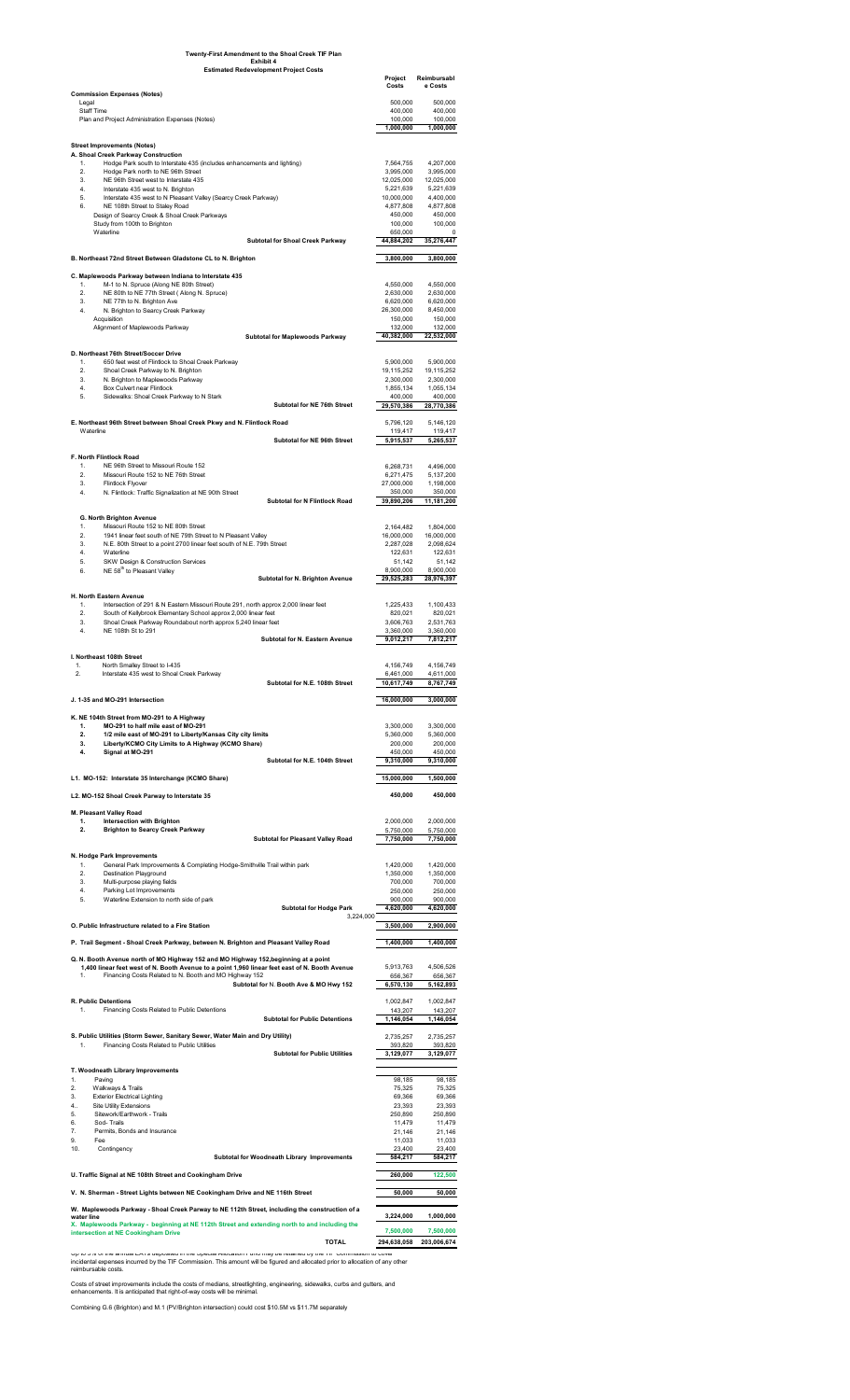#### **Sources of Funds**

|    | Estimated Amount of<br>Reimbursable Costs from EATs<br>within Proposed Redevelopment<br>Project Areas | \$203,006,674             |
|----|-------------------------------------------------------------------------------------------------------|---------------------------|
| 2. | Estimated Private Investment and<br>other Sources within Proposed<br>Redevelopment Project Areas      | $\overline{\$91,631,384}$ |
|    | Total                                                                                                 | \$294,638,058             |

#### **A. Bonds**

The total estimated amount of EATs over the life of the Plan available to reimburse project costs is \$203,006,674. The Commission may dedicate part or the entire amount to help support the issuance of bonds to defray the cost of the projects.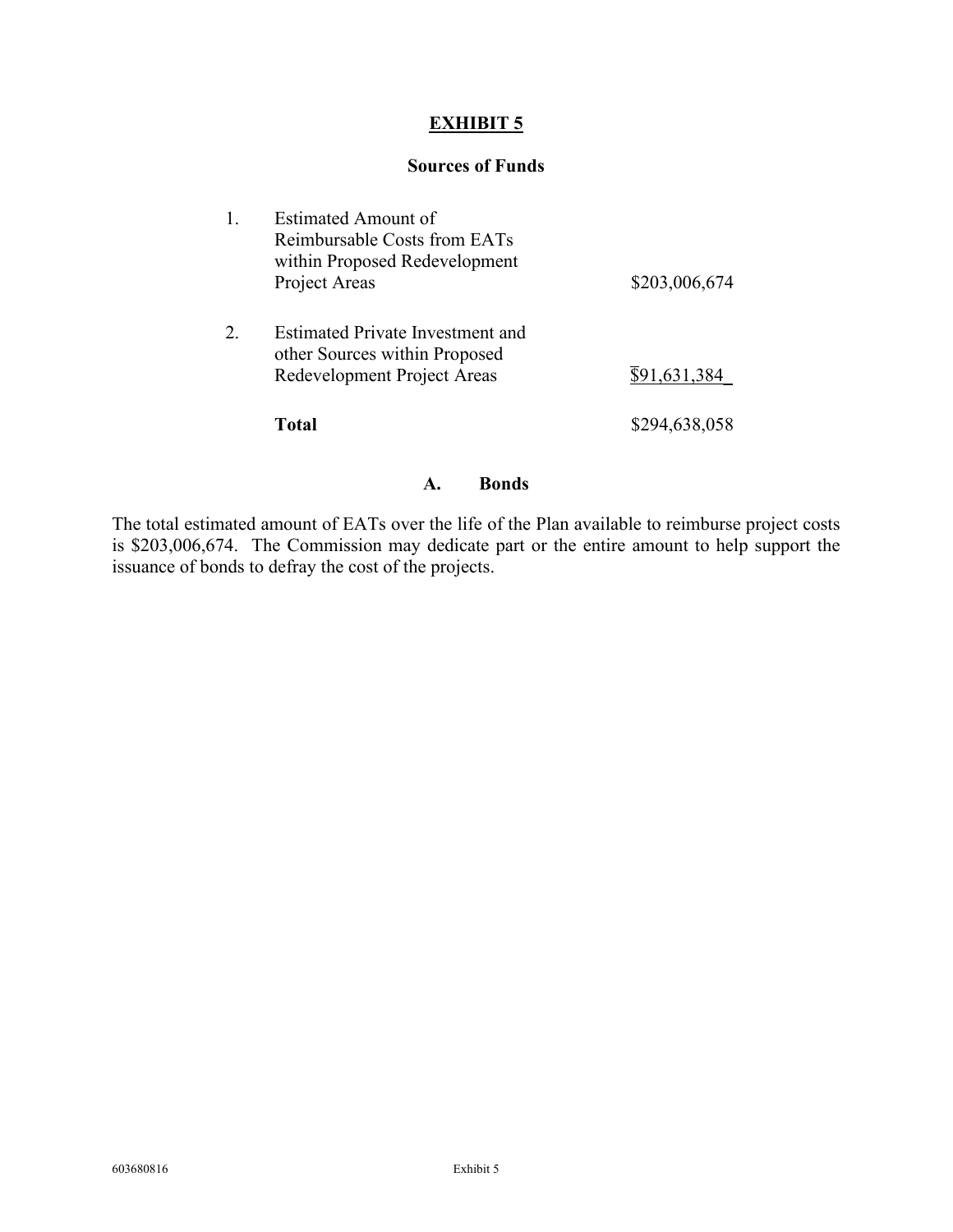# **Development Schedule**

| Map            | <b>Road Improvement Description</b>                                                                                                                                                         | <b>Completion Date</b> |
|----------------|---------------------------------------------------------------------------------------------------------------------------------------------------------------------------------------------|------------------------|
| Reference      |                                                                                                                                                                                             |                        |
| A1             | Shoal Creek Parkway: Hodge Park south to<br>Interstate 435                                                                                                                                  | Complete               |
| A2             | Shoal Creek Parkway: Hodge Park north to<br>NE 96th Street                                                                                                                                  | Complete               |
| A <sub>3</sub> | Shoal Creek Parkway: NE 96th Street west<br>to Interstate 435                                                                                                                               | Complete               |
| A <sub>4</sub> | Shoal Creek Parkway: Interstate 435 to<br>Brighton                                                                                                                                          | Complete               |
| A <sub>5</sub> | Searcy Creek Parkway: I-435 W to<br>Pleasant Valley                                                                                                                                         | Complete               |
| A6             | Shoal Creek Parkway: NE 108th Street to<br><b>Staley Road</b><br>Design of Searcy Creek and Shoal Creek<br>Parkways<br>Shoal Creek Parkway Study: 100th to<br><b>Brighton</b><br>Water Line | Complete               |
| B              | NE 72nd Street: Gladstone city limits to N<br><b>Brighton</b>                                                                                                                               | 2032                   |
| $C1-C4$        | Maple Woods Parkway: Indiana to<br>Interstate 435                                                                                                                                           | 2032                   |
| D1             | NE 76th: 650 linear feet west of N<br>Flintlock to Interstate 435                                                                                                                           | 2032                   |
| D <sub>2</sub> | Soccer Drive: Interstate 435 to Brighton                                                                                                                                                    | Complete               |
| D <sub>3</sub> | Soccer Drive: N Brighton to Spruce<br>Avenue                                                                                                                                                | 2032                   |
| D <sub>4</sub> | NE 76th box culvert                                                                                                                                                                         | 2032                   |
| D <sub>5</sub> | Sidewalks: Shoal Creek Parkway to N.<br><b>Stark</b>                                                                                                                                        | Complete               |
| E              | NE 96th Street between Shoal Creek<br>Parkway and N Flintlock Road                                                                                                                          | Complete               |
| F1             | N Flintlock: NE 96th Street to Missouri<br>Route 152                                                                                                                                        | Complete               |
| F2             | N Flintlock: Missouri Route 152 to NE<br>76th Street                                                                                                                                        | Complete               |
| F <sub>3</sub> | N Flintlock: 76th Street to the "Flintlock"<br>Flyover"                                                                                                                                     | Complete               |
| F4             | N Flintlock: Traffic Signalization at NE<br>$90th$ Street, which may include a crosswalk                                                                                                    | 2022                   |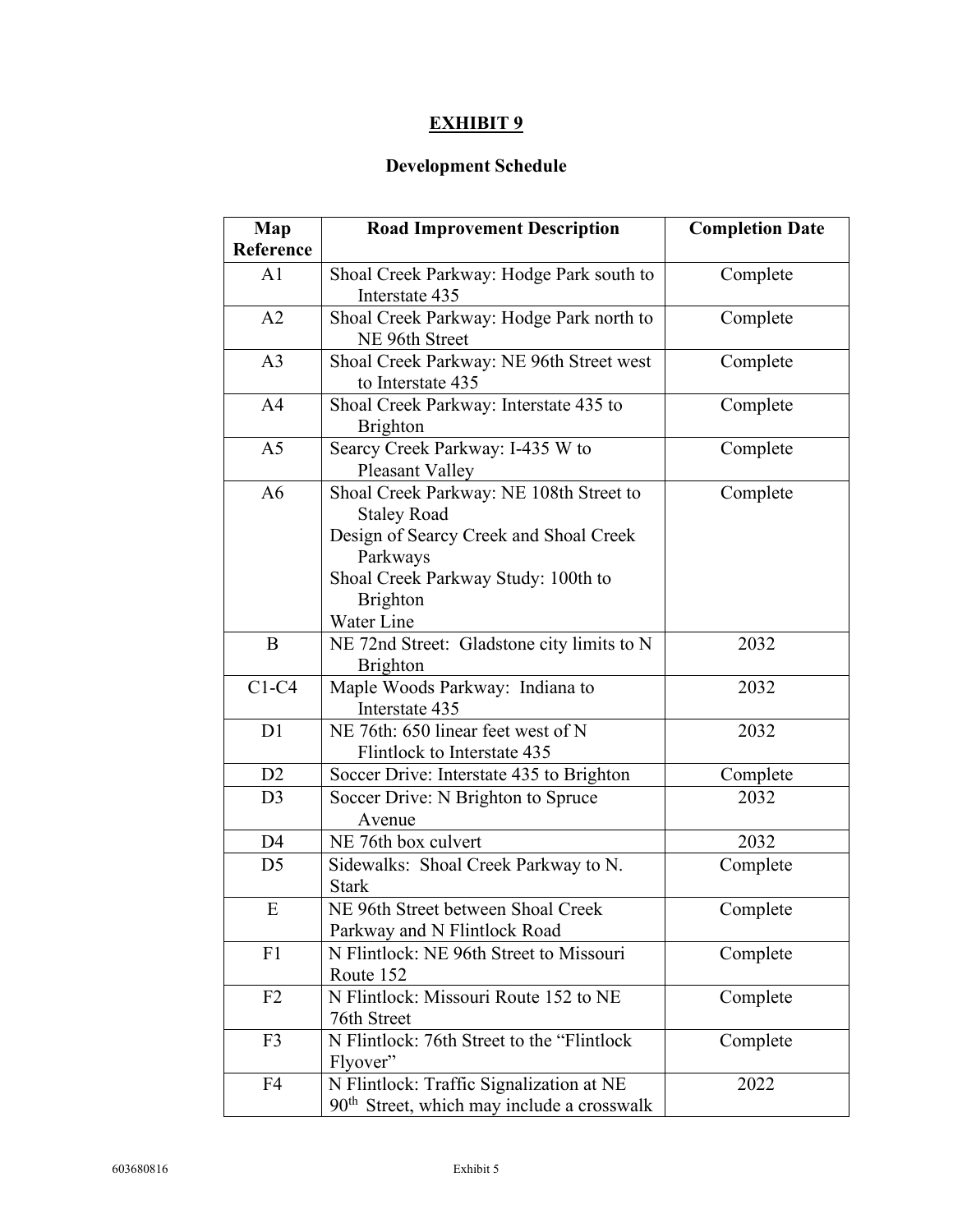|                | in lieu of or in addition to the traffic signal       |          |
|----------------|-------------------------------------------------------|----------|
| G1             | N Brighton: Missouri Route 152 to NE                  | Complete |
|                | 80th Street                                           |          |
| G2             | N Brighton: 1941 linear feet south of NE              | Complete |
|                | 79th Street to N Pleasant Valley                      |          |
| G <sub>3</sub> | N Brighton: NE 80th Street to 2700 linear             | Complete |
|                | feet south of NE 76th Street                          |          |
| G4             | N. Brighton Water Line                                | 2032     |
| G <sub>5</sub> | SKW Design & Construction Services                    | 2032     |
| G <sub>6</sub> | NE 58 <sup>th</sup> Street to Pleasant Valley Road    | 2022     |
| H1             | N Eastern Avenue: Intersection at Highway             | Complete |
|                | 291                                                   |          |
| H2             | N Eastern: South of Kellybrook Elementary             | Complete |
|                | School approximately 2,000 linear feet                |          |
| H3             | N Eastern Avenue: 96th Street to 106th                | Complete |
|                | <b>Street</b>                                         |          |
| H4             | N Eastern: 108th to Highway 291                       | 2032     |
| I1             | NE 108th: Smalley to Interstate 435                   | Complete |
| 12             | NE 108th: Interstate 435 to Staley Road               | Complete |
| J              | Interstate 35/Highway 291 Intersection                | 2032     |
| K1             | NE 104th: Highway 291 to A Highway                    | 2021     |
| K <sub>2</sub> | NE 104 <sup>th</sup> Street: 1/2 mile east of Highway | 2021     |
|                | 291 to Liberty/Kansas City city limits                |          |
| K3             | NE 104 <sup>th</sup> Street: Liberty/Kansas City city | 2021     |
|                | limits to A Highway (KCMO share)                      |          |
| K4             | NE 104 <sup>th</sup> Street: Signal at Highway 291    | 2021     |
|                | Shoal Creek Parkway Study: 100th to                   | 2021     |
|                | <b>Brighton Water Line</b>                            |          |
| L              | Highway 152: Interstate 35 Interchange                | 2020     |
| L1             | Highway 152: Shoal Creek Parkway to                   | 2022     |
|                | Interstate 35                                         |          |
| L2             | Highway 152: Traffic Control Study and                | 2023     |
|                | Corridor Improvements between Shoal                   |          |
|                | Creek Parkway and Interstate 35                       |          |
| M1             | Pleasant Valley Road: Intersection with               | 2022     |
|                | <b>Brighton</b>                                       |          |
| M <sub>2</sub> | Pleasant Valley Road: Brighton to Searcy              | 2032     |
|                | Creek                                                 |          |
| N              | Hodge Park Improvements                               | 2021     |
| $\overline{O}$ | Infrastructure improvements related to the            | 2019     |
|                | construction of a fire station within the             |          |
|                | Redevelopment Area                                    |          |
| P              | Trail segment along Shoal Creek Parkway,              | 2021     |
|                | between N. Brighton and Pleasant Valley               |          |
|                | Road                                                  |          |